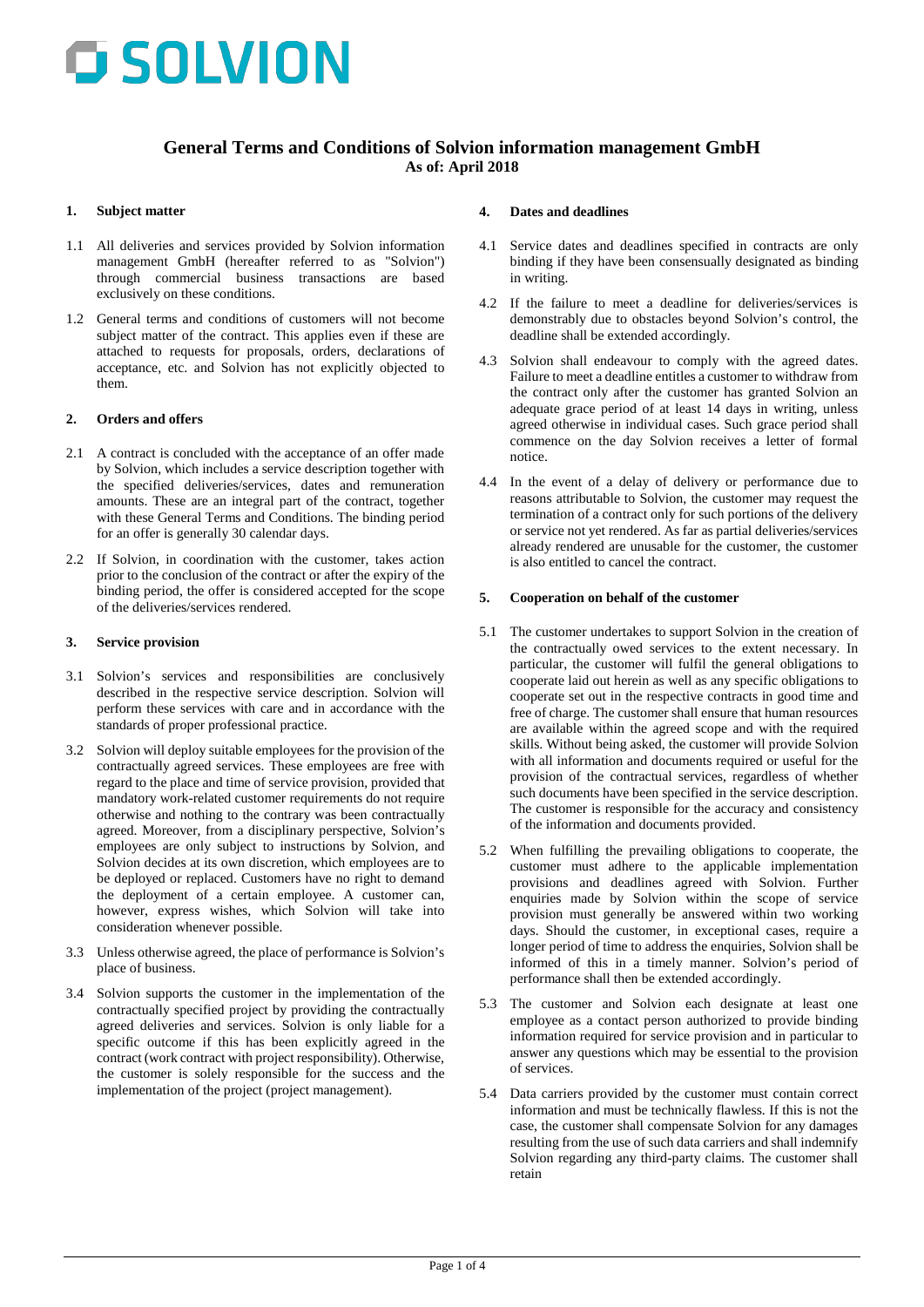copies of all documents and data carriers provided to Solvion and shall grant Solvion access to such copies at any time free of charge. After the provision of the service, Solvion is entitled to destroy any documents received from the customer. At the request of the customer, Solvion shall return such documents.

5.5 If the customer does not fulfil the obligations to cooperate as agreed, the implementation deadlines are extended by the period of time for which the fulfilment of such obligations to cooperate has been delayed. Solvion will communicate the specific failure to cooperate to the customer, together with a notice regarding the related extension of the implementation deadlines. Should a failure to cooperate on behalf of the customer result in additional expenses to Solvion, then Solvion is entitled to add such additional expenses to its invoice.

### **6. Rights of use**

- 6.1 Solvion and/or the according licensors are entitled to all rights to the agreed deliveries/services derived from patent, trademark, design protection, integrated circuit layout design protection and/or copyright law, unless otherwise agreed.
- 6.2 The customer only receives the non-exclusive and nontransferable right to use these deliveries/services after full payment of the agreed remuneration amount and, in the event of work-based deliverables, after acceptance of the work results to be provided, under adherence to the contractual specification at the agreed installation location for the contractually agreed purpose and within the scope of the number of licences acquired.
- 6.3 Solvion and/or the according licensors reserve all other rights. Without their prior written consent, the customer is therefore in particular not authorised to reproduce, amend, make available to third parties or otherwise use the software, databases, graphic designs or other matters to which Solvion or third parties hold rights, other than at the agreed installation location for the contractually agreed purpose and within the scope of the number of licences acquired.
- 6.4 Even in the event that the customer is granted exclusive usage rights for the work results based on a separate agreement, Solvion in any case reserves the unrestricted right to use, amend, distribute and exploit all general insights, methods used, procedural models, methods, know-how, etc. as well as intermediate results which do not include customer-specific information upon which the created work results are based.
- 6.5 Solvion uses third-party software products ("third-party software" or "standard software", but also "open source software") solely on the basis and under the terms of a separate software usage contract concluded between the third party and the customer. At the request of the customer, Solvion will furnish the third party company's license conditions. Solvion does not offer the customer a guarantee, nor does it accept liability for any claims resulting from the contents of the software usage contract concluded between the third party and the customer. The customer agrees to be bound by these license terms by performing such action or by having its agents perform such action, which the respective software producer has determined as a declaration of consent.

# **7. Remuneration and due date**

- 7.1 The prices for the deliveries/services are specified in Solvion's offer.
- 7.2 Statutory sales tax is added to all remuneration and ancillary cost amounts. The customer bears all fees and taxes, except for income-related taxes.
- 7.3 Invoices are due without deduction within 14 calendar days after receipt of the invoice.
- 7.4 In the event of a defect, the customer may only withhold a portion of the payment to an extent corresponding to the extent of the defect.
- 7.5 Unless there is a separate agreement on remuneration, Solvion provides its services on the basis of its generally applicable price list in force at the time of completion of the contract.
- 7.6 The customer is only permitted to offset Solvion's claims with counterclaims if these are legally established, are undisputed or have been acknowledged by Solvion in writing.

# **8. Acceptance**

- 8.1 Solvion may submit partial services for acceptance (partial acceptance). This includes: self-contained phases for the performance of the specified services, self-contained and therefore functional parts, self-contained documents or parts of documents.
- 8.2 The customer shall perform the acceptance (including partial acceptance) of the services provided by Solvion without delay. Solvion is entitled to participate in any acceptance procedure.
- 8.3 The acceptance period is no longer than 14 calendar days and begins as soon as Solvion has provided the customer with the owed service for acceptance (or partial acceptance) purposes. If the customer has not objected to material defects within the acceptance period, the delivery/service is considered accepted. As soon as the customer productively uses the deliveries/services in any way, they are considered accepted. If material defects are detected during the acceptance procedure, the customer must inform Solvion about such an issue immediately in writing and offer Solvion an opportunity to remedy these defects prior to the completion of the acceptance procedure. Otherwise, the acceptance procedure will be repeated after the defects have been eliminated.

# **9. Warranty**

- 9.1 Solvion guarantees that at the time of the transfer of risk its deliveries/services are free from defects, which would substantially reduce their value or usability. Solvion does not offer a guarantee for the ability of the deliveries/services to be resold, nor for their suitability for a particular use.
- 9.2 Solvion guarantees that the deliveries/services are generally accurately described in the service description and that they are operational within this scope. Solvion does not guarantee that the functions will meet the customer's requirements or that they will work in the combination chosen by the customer.
- 9.3 Defects must be communicated no later than 14 days after detectability. Otherwise, all entitlements to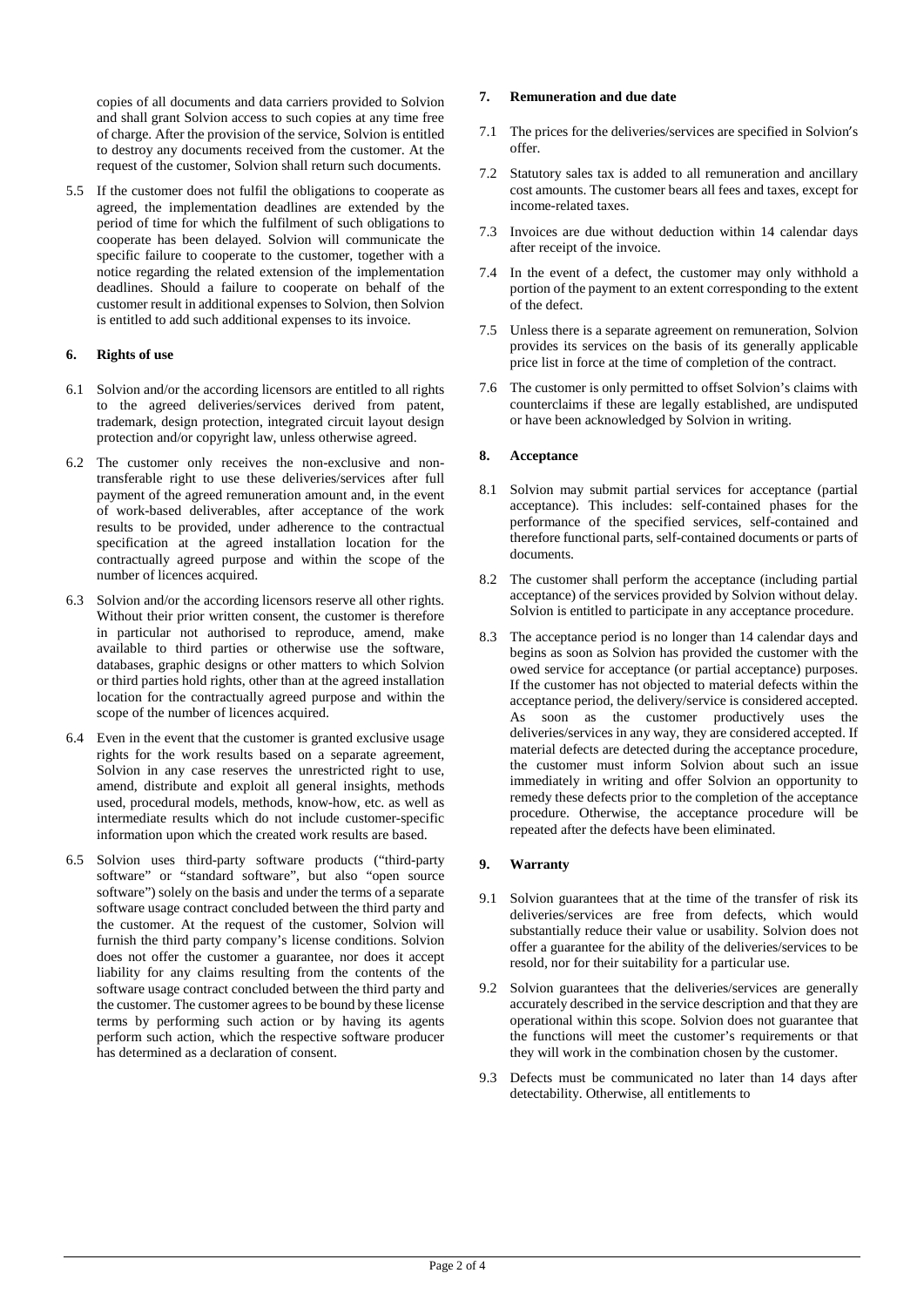corrective action expire. Notices of defects must be communicated in writing together with a comprehensible account of the error symptoms and must - as far as possible be accompanied by written records, hard copies or other documents to be created, demonstrating the defects.

- 9.4 The warranty in particular excludes defects or damages due to:
- 9.4.1 improper use, operating errors, self-maintenance and negligence on behalf of the customer;
- 9.4.2 fire, lightning, explosion or excess voltage caused by the electricity network, any kind of moisture, incorrect or faulty programme, software and/or processing data.
- 9.5 The warranty period shall be twelve (12) months, beginning with the transfer of risk or - in the case of work-based deliverables - acceptance.
- 9.6 In the event of a warranty claim, Solvion may, at its own discretion, choose between rectification and replacement. Replaced parts become the property of Solvion.
- 9.7 If the customer has offered Solvion a reasonable period of time after the first notice and if Solvion has refused rectification or if two rectification attempts due to the same defect have failed during this period, the customer has the right to demand the reduction of the remuneration or, in the event of a significant defect, the cancellation of the contract.
- 9.8 If a review of the defect notice shows that no warranty claim exists, Solvion is entitled to invoice the costs for review and repair based on Solvion's applicable standard prices.

### **10. Third-party property rights**

- 10.1 Solvion guarantees that the deliveries/services developed and/or delivered by it are not encumbered by third-party rights, which would materially restrict or exclude a usage according to the contractually agreed scope. Solvion indemnifies the customer against third-party claims based on the infringement of property rights due to the use of the unchanged deliveries/services provided by Solvion as per the contract, provided that the customer informs Solvion about the assertion of such claims immediately, cedes legal representation to Solvion at its request and supports Solvion in the execution of its legal defence to a reasonable extent and free of charge.
- 10.2 In the event of a demonstrable infringement of rights, Solvion will, at its own discretion, either acquire a licence for the use of the rights from the third party or immediately develop a workaround solution and provide it to the customer free of charge. The customer is required to accept this workaround solution, unless this is not tolerable due to substantial performance impairments related thereto. If the customer declines in such a justified case, Solvion may terminate the contract regarding the delivery/service causing the infringement of property rights and refund the customer for the according remuneration paid. If it can be demonstrated that the customer can no longer use the entire delivery/service rendered to a sufficient extent due to the loss of this partial service, the customer is entitled to terminate the entire contract.

10.3 This section conclusively determines the contracting parties' remedies regarding claims and damages related to indemnity in the event of an infringement of intellectual property rights and related other property rights.

### **11. Liability**

- 11.1 Solvion's liability for damages resulting from deliberate or grossly negligent breach of duty is unlimited. Solvion furthermore assumes unlimited liability for damages deriving from injury to life, body and health.
- 11.2 For claims under product liability law, Solvion's liability is subject to the provisions of the Product Liability Act.
- 11.3 Liability for slight negligence, as well as for indirect damages, lost profit, unrealised savings, loss of use, loss of production, costs related to business interruptions and data loss is expressly excluded.
- 11.4 To the extent that liability under these terms is excluded or limited, this also applies to the personal liability of Solvion's employees and bodies, as well as its representatives and subcontractors.

### **12. Duration of contract / termination rights**

- 12.1 If a contract does not specify a certain contract period, it can be cancelled in writing by either contracting party with a notice period of three (3) months to the end of each quarter of a calendar year. The termination right does not apply to cases in which the contract by its very nature ends with the fulfilment of the mutual obligations (purchase and works contract).
- 12.2 Both partners' right to an extraordinary termination of this contract without notice for cause remains unaffected.

# **13. Retention of title**

- 13.1 The goods delivered by Solvion remain its property up to the complete payment of the purchase price, including any interest and ancillary charges. Up to this point in time, the customer is only entitled to resell, process or combine the goods if Solvion has granted its written consent. Only cases in which Solvion is aware of the fact that the goods are intended for this use within the customer's regular course of business are excluded.
- 13.2 Any resale of the goods is only permitted if Solvion is informed about this in a timely manner, is provided with the name or business name and the exact address of the buyer, and agrees to the sale. In this case, the purchase price claim is considered to be assigned to Solvion, and Solvion is authorised to inform the third-party debtor about this assignment at any time. Any legal transaction fees in connection with the assignment shall be borne by the customer.
- 13.3 Up until the full payment of all claims, the goods may neither be pledged nor transferred as collateral or otherwise encumbered with third-party rights. The customer must inform Solvion about any seizure, other encumbrance or deterioration of the goods or the assigned claims immediately, and insure all goods adequately against the usual risks (in particular theft, breakage, fire and water damage) at its own expense and provide proof of the according insurance to Solvion upon request. The customer is liable for any accidental loss of the goods, even if the contract is terminated.